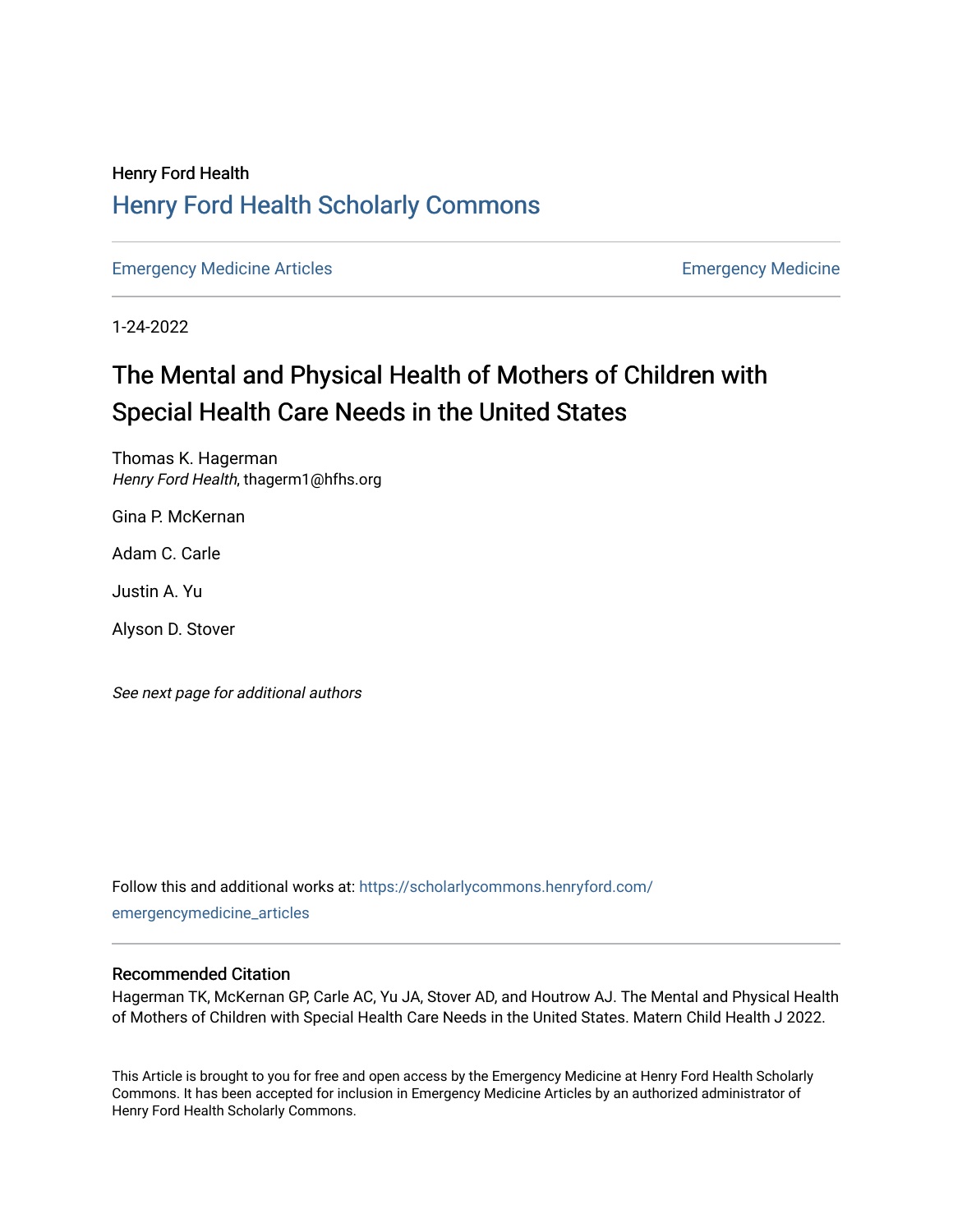#### Authors

Thomas K. Hagerman, Gina P. McKernan, Adam C. Carle, Justin A. Yu, Alyson D. Stover, and Amy J. Houtrow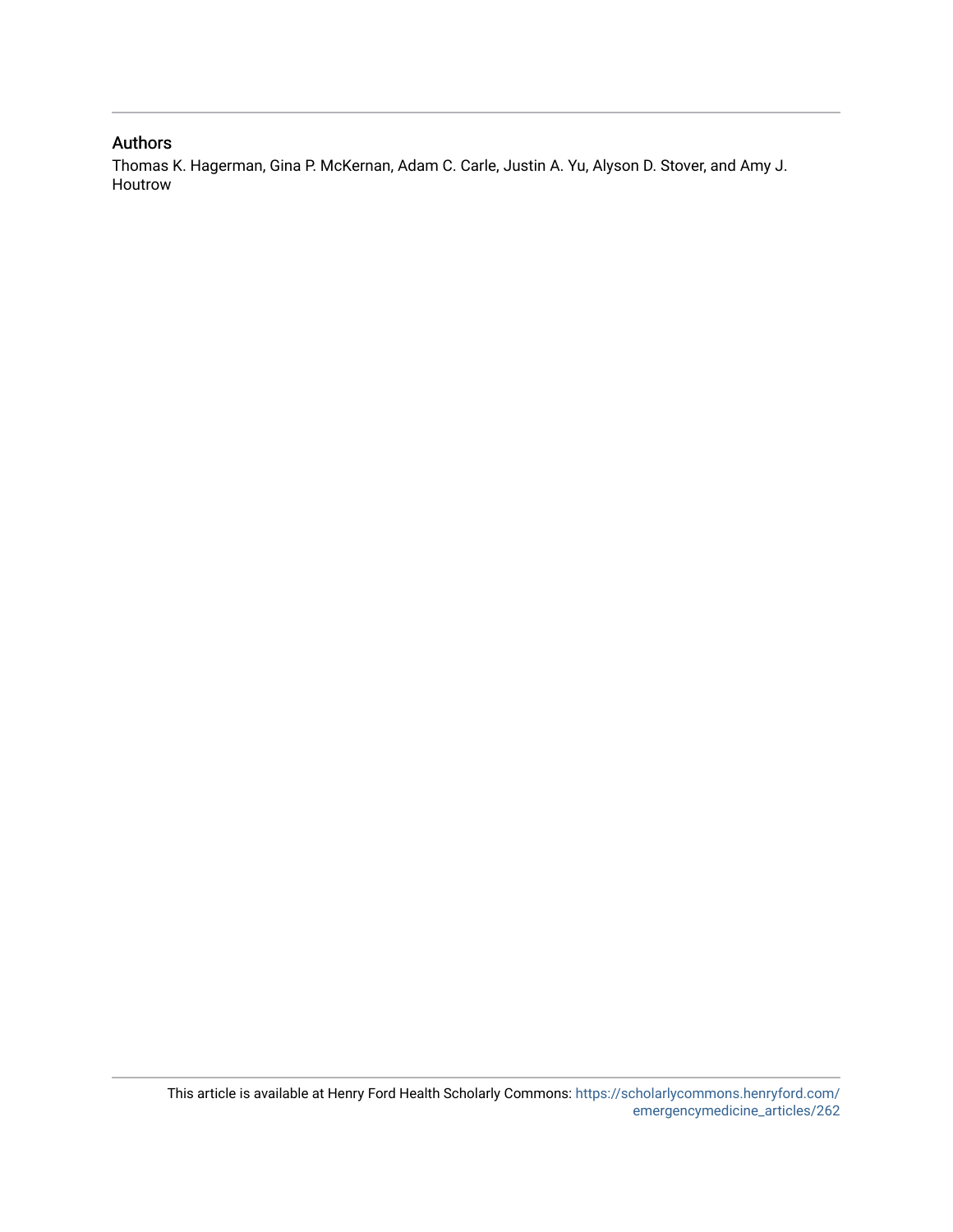

## **The Mental and Physical Health of Mothers of Children with Special Health Care Needs in the United States**

**Thomas K. Hagerman[1](http://orcid.org/0000-0002-8056-9269) · Gina P. McKernan<sup>2</sup> · Adam C. Carle3 · Justin A. Yu4 · Alyson D. Stover<sup>5</sup> · Amy J. Houtrow6**

#### Accepted: 9 December 2021

© The Author(s), under exclusive licence to Springer Science+Business Media, LLC, part of Springer Nature 2022

#### **Abstract**

**Objective** To determine the prevalence of poor mental and physical health among mothers of children with special health care needs (CSHCN) and to determine the association between maternal health and the child's number of special health care needs (SHCN) and severity of ability limitation.

**Methods** We used the combined 2016–2018 National Survey of Children's Health Dataset of 102,341 children ages 0–17 including 23,280 CSHCN. We used regression models to examine the associations of a child's number of SHCN and ability limitations with maternal health.

**Results** Twice as many mothers of CSHCN had poor mental and physical health compared to non-CSHCN (mental 10.3% vs. 4.0%,  $p < .001$ ; physical 11.9% vs 5.0%,  $p < .001$ ). In regression models, increased number of SHCN and severity of activity limitations were associated with signifcantly increased odds of poor maternal health.

**Conclusions for Practice** Mothers of CSHCN have worse health compared to mothers of non-CSHCN, especially those who experience social disadvantage and those with children with complex SHCN or severe ability limitations. Interventions to improve the health of these particularly vulnerable caregivers of CSHCN are warranted.

**Keywords** Children with special health care needs · Maternal health · Caregivers · Mental health

#### **Abbreviations**

**CSHCN** Children with special health care needs **SHCN** Special health care needs **MCHB** Maternal and Child Health Bureau **NSCH** National Survey of Children's Health **FPL** Federal poverty level **ACE** Adverse childhood experience **aOR** Adjusted odds ratio

 $\boxtimes$  Amy J. Houtrow Houtrow@upmc.edu

> Thomas K. Hagerman thagerm1@hfhs.org

Gina P. McKernan gina.mckernan@pitt.edu

Adam C. Carle adam.carle.cchmc@gmail.com

Justin A. Yu yuja@upmc.edu

Alyson D. Stover adstover@pitt.edu

 $1$  Departments of Emergency Medicine and Internal Medicine, Henry Ford Hospital, Detroit, MI, USA

### **Signifcance Statement**

*What is known?* Mothers of children with special health care needs (CSHCN) have added mental and physical health challenges.

*What this study adds* Using an up-to-date nationally representative survey, we found that increasing special health care needs and ability limitation of children was associated

- <sup>2</sup> Department of Physical Medicine and Rehabilitation, University of Pittsburgh, Pittsburgh, PA, USA
- <sup>3</sup> Department of Pediatrics, Cincinnati Children's Hospital Medical Center, University of Cincinnati College of Medicine and College of Arts and Sciences, Cincinnati, OH, USA
- <sup>4</sup> Department of Medicine, University of Pittsburgh, Pittsburgh, PA, USA
- <sup>5</sup> Department of Occupational Therapy, University of Pittsburgh, Pittsburgh, PA, USA
- <sup>6</sup> Department of Pediatrics and Department of Physical Medicine and Rehabilitation, University of Pittsburgh, Pittsburgh, PA, USA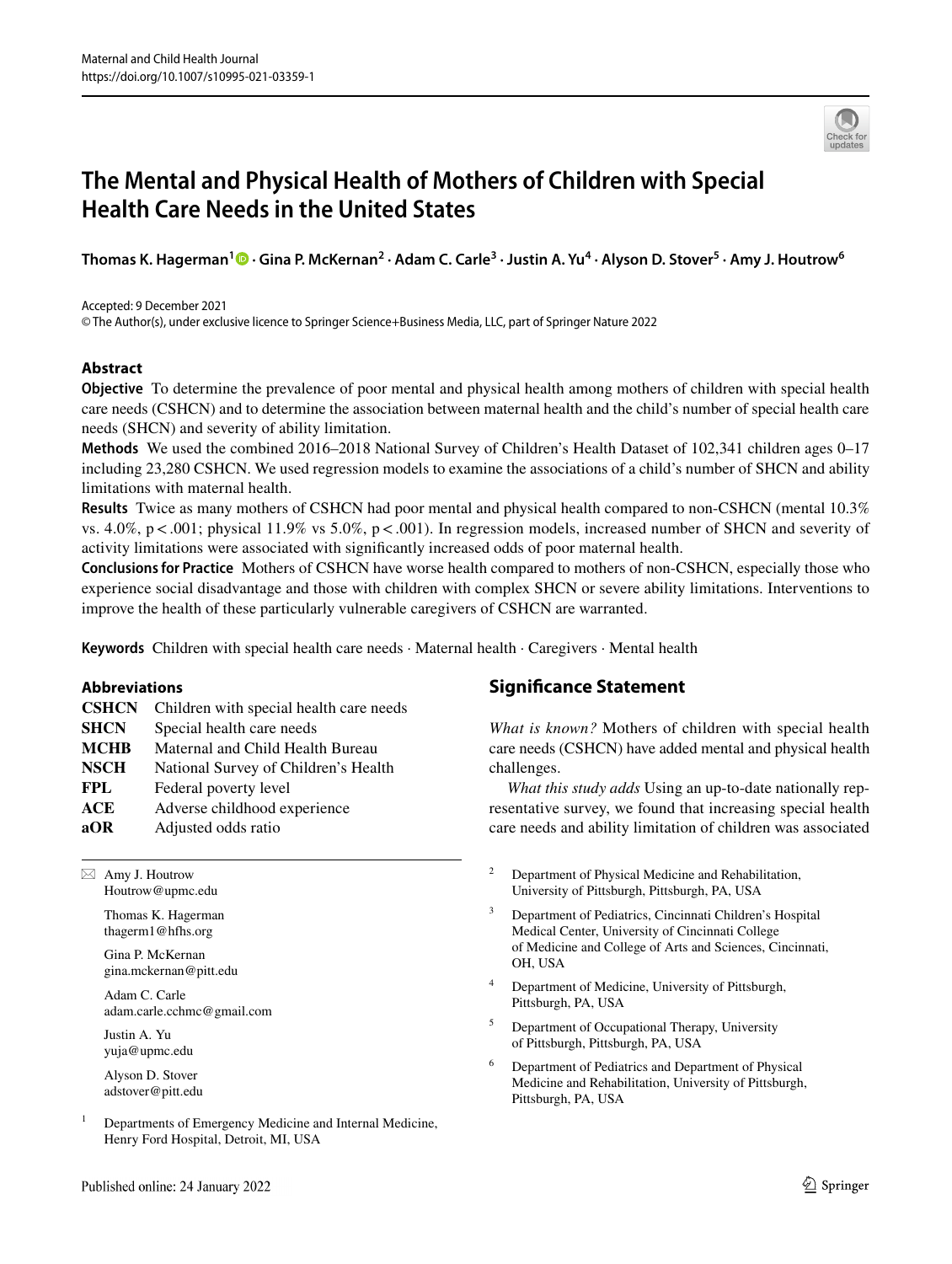with poor maternal mental and physical health. We also identified specific subgroups of mothers of CSHCN by demographic and health condition characteristics with a high prevalence of poor health. These results provide a call to action for increased support for the physical and mental health of mothers of CSHCN.

#### <span id="page-3-0"></span>**Introduction**

Almost one in fve children in the United States ages 0–17 has a special health care need, according to data from the [2016](#page-11-0) National Survey of Children's Health (Child and Adolescent Health Measurement Initiative at the Data Resource Center on Child and Adolescent Health). And the prevalence of special health care needs has been increasing in recent decades (van Dyck et al., [2004\)](#page-12-0). The families of children with special health care needs (CSHCN) face a broad array of challenges (Carosella et al., [2018](#page-11-1)), such as dealing with a health care system perceived as uncoordinated and difficult to navigate (Doig et al., [2009;](#page-11-2) Ghose, [2003](#page-12-1)), fnancial problems related to out-of-pocket costs of the child's care (Kuo et al., [2011](#page-12-2)), work loss due to the child's health condition (Okumura et al.,  $2009$ ), difficulty in accessing medical and nonmedical services (Kuo et al., [2011](#page-12-2)), high levels of stress (Penning & Wu, [2016\)](#page-12-4), and limitations in the adult caregivers' own instrumental activities of daily living (Smith & Grzywacz, [2014](#page-12-5)). However, these studies are limited by confnement to a single condition or illness severity (Caicedo, [2014,](#page-11-3) [2015](#page-11-4); Lowes et al., [2016;](#page-12-6) Tseng et al., [2016\)](#page-12-7), specifc groups of caregivers (Gravdal Kvarme et al., [2016](#page-12-8)), or non-US populations (Ausserhofer et al., [2009;](#page-11-5) Ganjiwale et al., [2016](#page-11-6)). Additionally, multiple studies have shown the negative impact of maternal mental illness on their children (Baker et al., [2017;](#page-11-7) Ban et al., [2010](#page-11-8)).

Substantial evidence suggests that, among CSHCN, families are disproportionately minorities (Cheak-Zamora & Thullen, [2016;](#page-11-9) Hinojosa et al., [2012](#page-12-9)), of immigrant status (Gravdal Kvarme et al., [2016;](#page-12-8) Yu & Singh, [2012\)](#page-12-10), with lower family incomes and less education (Lin & Yu, [2015](#page-12-11)), and have higher unemployment rates (Cooklin et al., [2015](#page-11-10); Earle & Heymann, [2011\)](#page-11-11). Studies using Canadian data from 1994 to 2005 demonstrated that caregivers of CSHCN had increased odds of having a chronic health condition and depressive symptoms (Brehaut et al., [2009](#page-11-12), [2011\)](#page-11-13). Evidence remains limited regarding diferences in the health of mothers of CSHCN based on socio-demographic characteristics. Therefore, the aim of this study is to examine the prevalence of poor health among mothers of CSHCN and the relation to demographic predictors of maternal health and determine the relationship between the severity of special health care needs (SHCN) and ability limitation (disability) with maternal health. We used a defnition of SHCN from the Maternal and Child Health Bureau that intends to capture a population of children at high risk for chronic physical, developmental, or mental health conditions and/or those requiring above average use of therapies or services (Bethell et al., [2002](#page-11-14)). Given the increasing evidence to suggest benefts of resilience (McConnell, [2015](#page-12-12); Yi-Frazier et al., [2017](#page-12-13)) and pediatric clinic-based family interventions (Edelstein et al., [2016](#page-11-15)), an understanding of the subgroups of mothers of CSHCN most at risk for poor health will allow for more targeted interventions and judicious use of scarce resources (Cohen et al., [2011;](#page-11-16) Pordes et al., [2018\)](#page-12-14).

#### **Methods**

#### **Dataset**

We used a pooled sample of the 2016–2018 NSCH, a survey of 102,341 (50,212 in 2016; 21,599 in 2017; 30,530 in 2018) non-institutionalized US children ages 0–17 from all 50 states and the District of Columbia. The Maternal and Child Health Bureau (MCHB) funded the survey with the purpose of producing national and state-level data on the health of American children. The US Census Bureau and MCHB were responsible for the sampling design. Data were collected from June 2016 to January 2019. About 80% of respondents completed the survey through the internet with the remainder through the postal mail (United States Census Bureau, [2018\)](#page-12-15). Most respondents in the pooled sample were either the child's mother (63.1%) or father (29.0%). We used the provided weights to make the data nationally representative (United States Census Bureau, [2018](#page-12-15)). This project was exempt by the University of Pittsburgh IRB.

#### **Outcomes**

Maternal mental and physical health were addressed by separate survey items. The mother's physical health was rated as "excellent, very good, good, fair, or poor" in response to the question "In general, how is your physical health?" Maternal mental health was assessed similarly with the question "In general, how is your emotional/ mental health?" Responses of "fair" and "poor" were combined due to sample size limitations for a composite outcome of "poor" health, and for simplicity we use the phrase "poor health" to refer to responses of fair or poor. The word mother is used in this paper to represent the female household member(s) that either self-identifed or were identifed by the other adult respondent as being the child's "biological or adoptive parent, step-parent, or foster-parent." Maternal health was most often rated by the mother herself (69% for both mental and physical health). When the mother was not the respondent, the respondent rated the mental and physical health of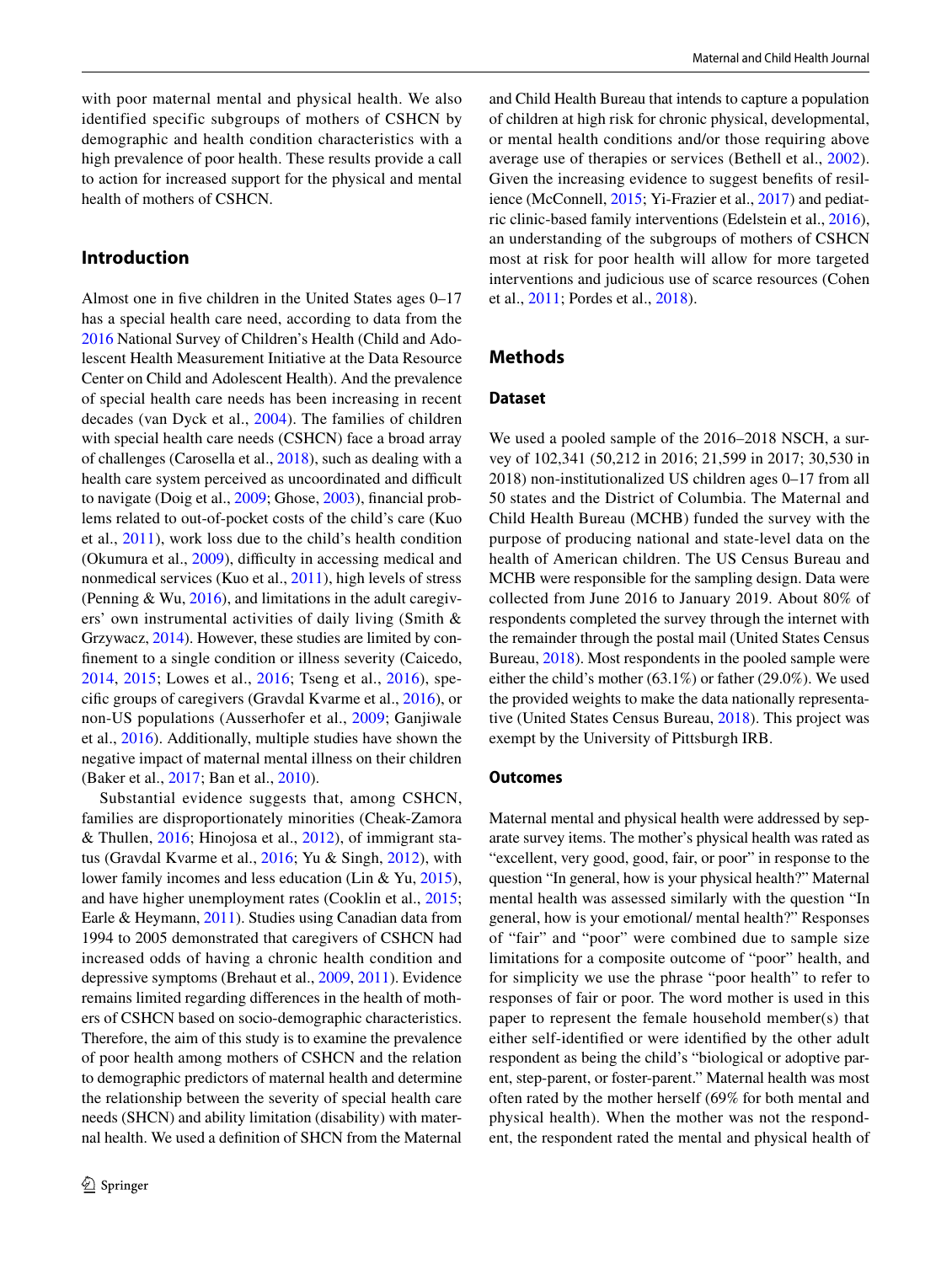the second adult. If the second adult was the mother, the data were included in these analyses based on our fnding that mothers in general had worse self-reported mental and physical health compared to maternal health when reported by a household member other than the mother. Responses for maternal mental and physical health were missing for 0.63% and 0.61%, respectively, of children with mothers in the three-year pooled sample.

#### **Child‑Level Factors**

Using the MCHB CSHCN Screener (Bethell et al., [2002](#page-11-14)), CSHCN were identifed by the respondent's expectation that the child's condition would last 12 months or longer and at least one positive response to any of the following: (1) current need or use of medication prescribed by a doctor, other than vitamins; (2) need or use of more medical care, mental health, or educational services than is usual for most children of the same age; (3) limited or prevented ability to do things most children of the same age can do; (4) need or receipt of special therapy, such as physical, occupational, or speech therapy; and (5) any kind of emotional, developmental, or behavioral problem for which the child needs treatment or counseling. All respondents were asked if a doctor or other health care provider had ever told them that the child has one of 26 conditions included in the survey (Fig. [1](#page-4-0)C). Conditions with less than 500 children in the sample were excluded. Children were considered to have a specifc condition if the respondent stated that the child currently had the condition and the condition was expected to last more than 12 months. The child's overall health status was described as excellent, very good, good, fair, or poor by response to the question, "In general, how would you describe [the child's] health?" The severity of the child's ability limitation was rated on a



<span id="page-4-0"></span>**Fig. 1** Prevalence of poor maternal health in relation to child health needs and health condition characteristics, National Survey of Children's Health 2016–2018. **A** Prevalence of poor maternal health by number of special health care needs indicators. **B** Prevalence of poor maternal health by degree of child's ability limitation. **C** Prevalence of poor maternal health by the child's specifc health condition. Dark grey represents mental health and light grey represents physical health. Error bars indicate 95% confdence interval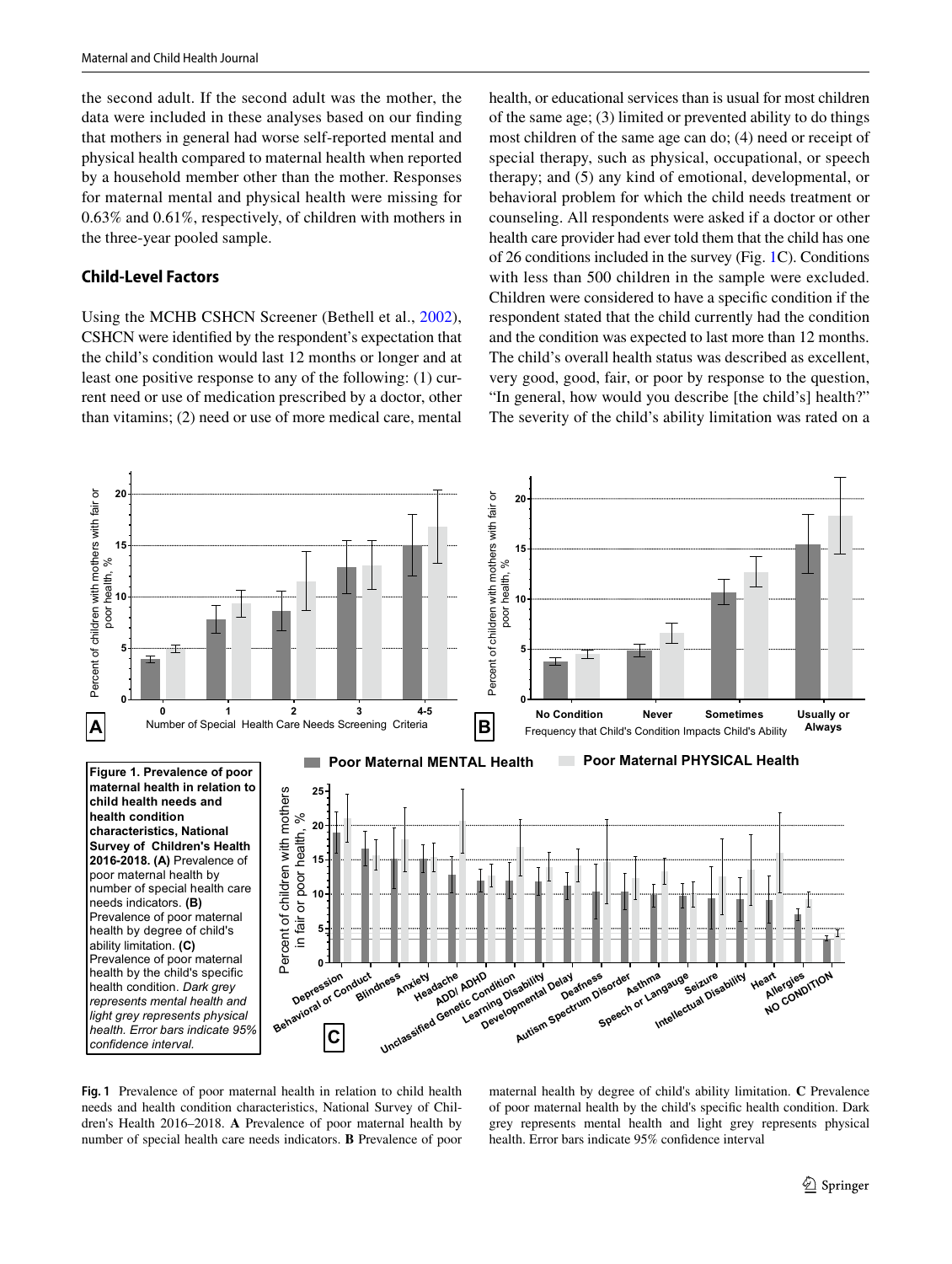fve-point Likert scale from "never" to "always" based on how often in the last twelve months their health condition or problem afected their ability to do things other children their age do. The number of adverse childhood experiences (ACEs) was totaled from responses to questions assessing nine ACEs as established by a technical expect panel at the MCHB (Bethell et al., [2017\)](#page-11-17).

#### **Family‑Level Factors**

The child's family structure was categorized as either two biological or adoptive parents, two parents with at least one non-biological or non-adoptive parent (step-parent), a single mother, or other family structures. Family income was classifed into federal poverty level (FPL) categories derived from the Census Bureau's poverty thresholds which vary by family size and the number of related children under age 18 (United States Census Bureau, [2018\)](#page-12-15). Adults were considered fully employed if the respondent indicated that adults in the house were employed for at least the last 50 weeks of the prior year. Food insecure families were those that "sometimes" or "often" could not afford enough to eat. The total number of moves in a child's life was summed for a measure of high residential mobility of three or more moves in the child's lifetime (Busacker & Kasehagen, [2012](#page-11-18); Jelleyman & Spencer, [2008\)](#page-12-16).

#### **Community‑Level Factors**

An unsafe neighborhood was defned by response of "somewhat" or "defnitely disagree" with the statement that the child is safe in the neighborhood. Three detracting neighborhood elements (garbage on streets, rundown housing, and vandalism) and four neighborhood amenities (sidewalks, parks or playgrounds, community center, library or bookmobile) were used to generate composite neighborhood measures in Table [2](#page-8-0).

#### **Statistical Analysis**

Descriptive comparisons between child, family, community and health care-factors were conducted and reported with standard errors (Table [1](#page-6-0)). Chi-square tests in Table [1](#page-6-0) were used to determine the statistical signifcance of demographic diferences between CSHCN and non-CSHCN. A *P* value < 0.05 was set a priori for all analyses. Bivariate regressions were used in discovery of variables for inclusion in [regression analyses](#page-5-0). Separate logistic regression models were constructed for maternal mental health, maternal physical health, and the composite variable of both poor maternal mental and physical health. Covariates included in the models were the mother's age, family structure, mother's education and birth country, federal poverty level, primary language, household generation, and the child's race, sex, and age. Categorical variables were dummy coded to assess efects at each level of the variable. In accordance with guidance from the US Census Bureau, multiple imputation fles were used. Income was imputed for 18.6% in 2016, 16.0% in 2017, and 15.3% in 2018 of the children. Stata version 15.0 was used for analyses. (Stata Corp, College Station, TX).

#### **Results**

#### **Sample Demographics**

There were 23,280 CSHCN in the sample with a weighted population prevalence of 18.8% in the United States (Table [1\)](#page-6-0). More than 90% of CSHCN in the sample lived in households with at least one mother. Compared to non-CSHCN, a greater proportion of CSHCN were older, had worse general health, had single mothers, lived in families at lower poverty levels, had 3 or more adverse childhood experiences (ACEs), and lived in communities with many detracting elements.

#### <span id="page-5-0"></span>**Health of Mothers of CSHCN**

More mothers of CSHCN than non-CSHCN had poor mental health (10.3% vs.  $4.0\%$ ,  $p < 0.001$ ) and poor physical health  $(11.9\% \text{ vs. } 5.0\%, \text{ p} < 0.001),$  (Table [2\)](#page-8-0). Even at the lowest poverty level, twice as many CSHCN had a mother in poor mental and physical health compared to non-CSHCN. More than three times as many CSHCN had mothers in *both* poor mental and physical health (5.6%) compared to non-CSHCN  $(1.6\%, p < 0.001)$ . Mothers who self-reported mental health had increased odds of fair or poor mental health [odds ratio, OR 1.55 (95% CI 1.37–1.77)] and fair or poor physical health [OR 1.78 (95% CI 1.52–2.09)] compared to reports of maternal health from household members other than mothers.

Within the group of only CSHCN, 22.8% of CSHCN living in households at less than 100% of the federal poverty level (FPL) had a mother in poor physical health compared to 3.5% of CSHCN at or above 400% of the FPL (Table [2](#page-8-0), mental:  $16.9\%$  of CSHCN at <  $100\%$  FPL vs.  $4.9\%$ of CHSCN at  $>400\%$  FPL, all  $p < 0.001$ ). A significantly greater proportion of CSHCN with 3 or more ACEs (26.6% mental, 26.8% physical) had a mother in poor health compared to CSHCN who had zero ACEs (3.2% mental, 5.0% physical; all  $p < 0.001$ ). More single mothers of CSHCN had poor mental and physical health compared to single mothers of non-CSHCN. About 30.8% of CSHCN living in unsafe communities had a mother with poor physical health compared to 10.1% of CSHCN living in safe communities who had a mother with poor physical health.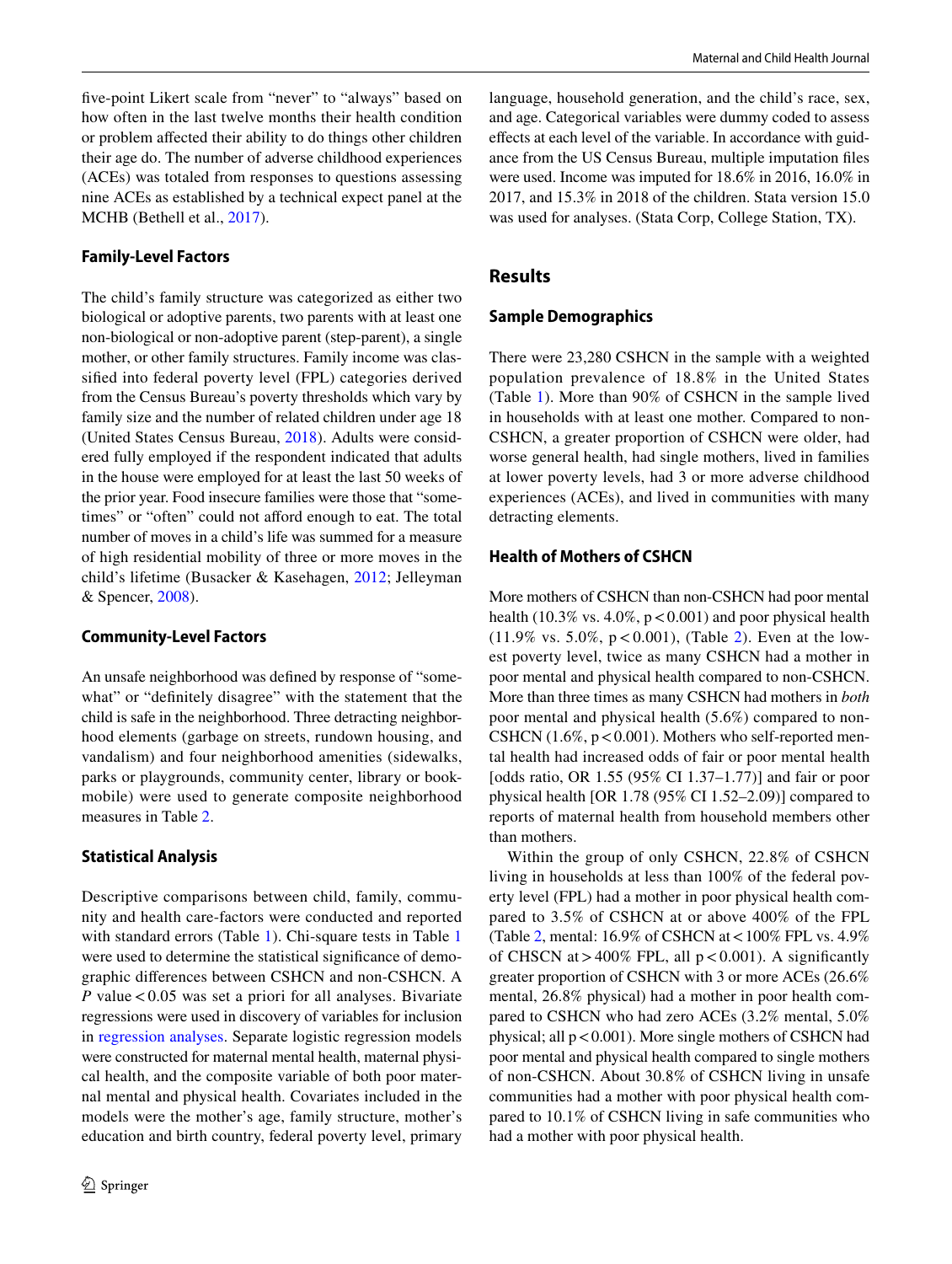<span id="page-6-0"></span>**Table 1** Sample Characteristics of Children with Special Health Care Needs (CSHCN) and non-CSHCN in the Pooled 2016–2018 National Survey of Children's Health

|                                                        | Non-CSHCN<br>$(n=79,061)$ | CSHCN $(n=23,280)$ | Chi-Square $P$<br>value | All Children<br>Population % |  |
|--------------------------------------------------------|---------------------------|--------------------|-------------------------|------------------------------|--|
| Characteristics                                        | Sample $\%$ $(n)$         | Sample $\%$ $(n)$  |                         |                              |  |
| CHILD CHARACTERISTICS                                  |                           |                    |                         |                              |  |
| Gender                                                 |                           |                    |                         |                              |  |
| Male                                                   | 50.1 (39,587)             | 56.7 (13,190)      | < .001                  | 51.1                         |  |
| Female                                                 | 49.9 (39,474)             | 43.3 (10,090)      |                         | 48.9                         |  |
| Age group, years                                       |                           |                    |                         |                              |  |
| $0 - 5$                                                | 32.6 (25,811)             | 14.7 (3,420)       | < .001                  | 32.2                         |  |
| $6 - 11$                                               | 29.1 (23,035)             | 33.8 (7,871)       |                         | 33.8                         |  |
| $12 - 17$                                              | 38.2 (30,215)             | 51.5 (11,989)      |                         | 33.9                         |  |
| Race/ ethnicity                                        |                           |                    |                         |                              |  |
| White, non-Hispanic                                    | 73.9 (54,869)             | 75.6 (16,425)      | < .001                  | 53.8                         |  |
| Black, non-Hispanic                                    | 6.0(4,472)                | 8.0(1,735)         |                         | 13.8                         |  |
| Hispanic                                               | 12.3(9,130)               | 11.5 (2,492)       |                         | 26.2                         |  |
| Asian                                                  | 6.1(4,524)                | 3.3 (707)          |                         | 4.9                          |  |
| Other                                                  | 1.7(1,247)                | 1.6(357)           |                         | 1.3                          |  |
| No. of adverse childhood experiences                   |                           |                    |                         |                              |  |
| $\boldsymbol{0}$                                       | 65.1 (51,491)             | 45.9 (10,677)      | < .001                  | 57.5                         |  |
| $1 - 2$                                                | 28.1 (22,247)             | 36.2 (8,430)       |                         | 32.5                         |  |
| $\geq$ 3                                               | 6.7(5,323)                | 17.9 (4,173)       |                         | 10.0                         |  |
| Child's general health poor, fair, or good             | 3.6(2,826)                | 22.9 (5,312)       | < .001                  | 10.1                         |  |
| CAREGIVER AND FAMILY CHARACTERISTICS                   |                           |                    |                         |                              |  |
| Family structure                                       |                           |                    |                         |                              |  |
| 2-parent [biological or adoptive]                      | 76.2 (59,223)             | 64.0 (14,664)      | $-.001$                 | 68.2                         |  |
| 2-parent [step-parent]                                 | 5.3 (4,088)               | 8.3 (1,914)        |                         | 6.2                          |  |
| Single mother                                          | 11.7(9,059)               | 18.0 (4,124)       |                         | 16.2                         |  |
| Other                                                  | 6.8(5,308)                | 9.7(2,222)         |                         | 9.4                          |  |
| Mother's age, years                                    |                           |                    |                         |                              |  |
| $<$ 35                                                 | 27.1 (19,340)             | 18.0 (3,687)       | $-.001$                 | 30.1                         |  |
| $35 - 45$                                              | 47.0 (33,599)             | 48.2 (9,844)       |                         | 49.6                         |  |
| >45                                                    | 25.9 (18,521)             | 33.8 (6,907)       |                         | 20.4                         |  |
| Combined family income, %FPL                           |                           |                    |                         |                              |  |
| $<100$                                                 | 10.3(8,159)               | 13.3 (3,088)       | $-.001$                 | 20.6                         |  |
| $100 - 199$                                            | 15.6 (12,326)             | 17.4 (4,059)       |                         | 22.0                         |  |
| 200–399                                                | 31.1 (24,570)             | 29.5 (6,870)       |                         | 26.9                         |  |
| $\geq$ 400                                             | 43.0 (34,006)             | 39.8 (9,263)       |                         | 30.5                         |  |
| Employment status in last year                         |                           |                    |                         |                              |  |
| Mother unemployed                                      | 28.8 (20,601)             | 31.6 (6,526)       | < .001                  | 37.3                         |  |
| Neither primary adult employed                         | 2.2(1,564)                | 3.4(668)           | $-.001$                 | 3.4                          |  |
| Mother's highest education level                       |                           |                    |                         |                              |  |
| High school graduate/GED or less                       | 14.5(10,333)              | 14.5 (2,990)       | < .001                  | 26.9                         |  |
| Assocaites degree, vocational schoool, or some college | 29.2 (20,861)             | 32.2 (6,624)       |                         | 28.8                         |  |
| Bachelor's degree                                      | 32.7 (23,349)             | 29.6 (6,083)       |                         | 25.7                         |  |
| Master's or Doctorate                                  | 23.7 (16,921)             | 23.7 (4,879)       |                         | 18.6                         |  |
| Mother born outside USA                                | 15.8 (11,357)             | 9.2(1,894)         | < .001                  | 23.6                         |  |
| Non-English primary language at home                   | 7.4 (5,799)               | 3.5(802)           | $-.001$                 | 14.7                         |  |
| $\geq$ 3 moves in child's life                         | 20.3 (15,541)             | 31.9 (7,143)       | < .001                  | 25.5                         |  |
| Food insecurity in last year                           | 3.3 (2,549)               | 6.9(1,572)         | < .001                  | 6.1                          |  |
|                                                        |                           |                    |                         |                              |  |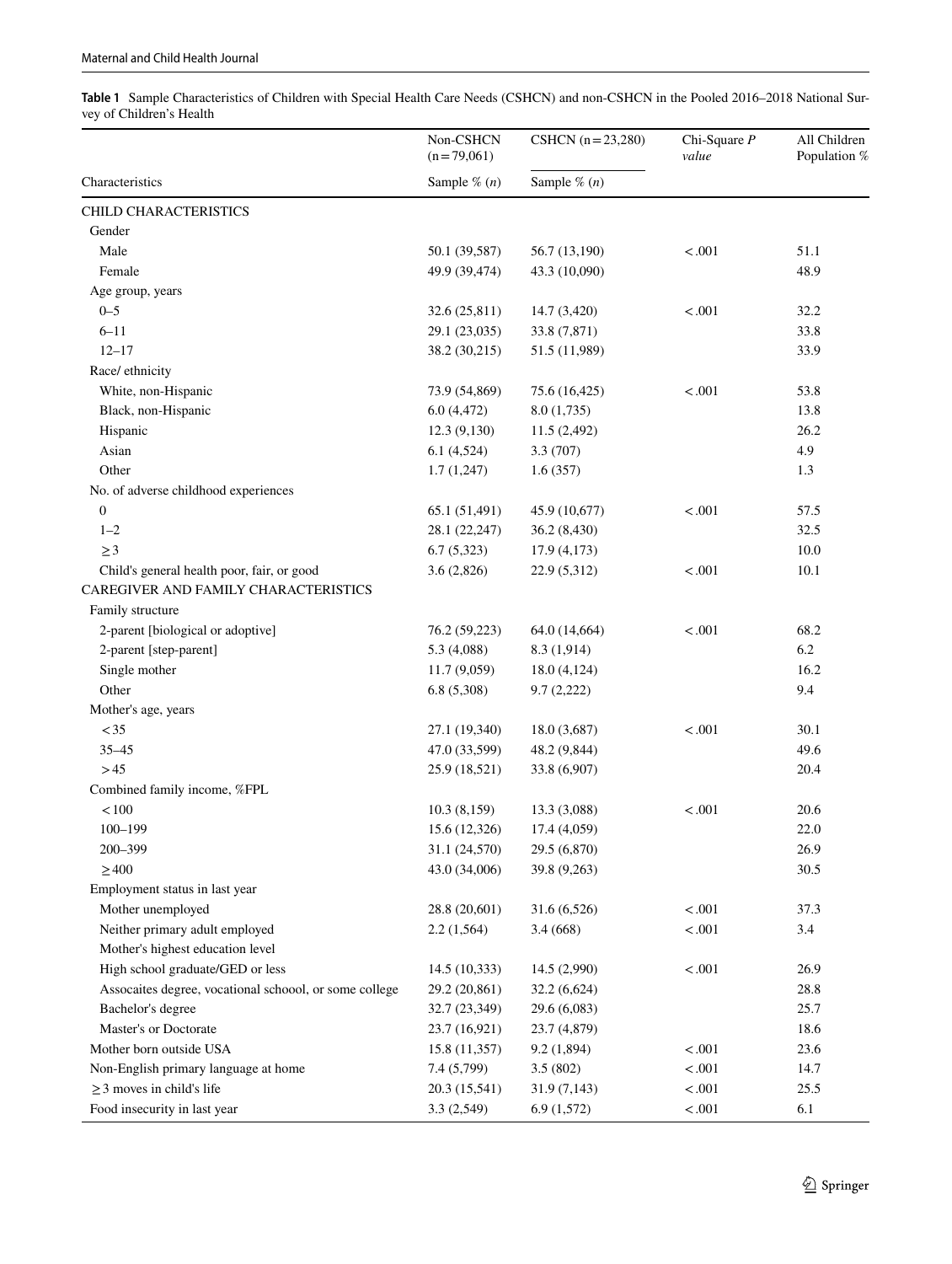| TANIE T<br>$\left(\text{continued}\right)$ |                           |                    |                         |                              |  |  |  |
|--------------------------------------------|---------------------------|--------------------|-------------------------|------------------------------|--|--|--|
|                                            | Non-CSHCN<br>$(n=79,061)$ | $CSHCN (n=23,280)$ | Chi-Square $P$<br>value | All Children<br>Population % |  |  |  |
| Characteristics                            | Sample $\%$ $(n)$         | Sample $\%$ $(n)$  |                         |                              |  |  |  |
| NEIGHBORHOOD CHARACTERISTICS               |                           |                    |                         |                              |  |  |  |
| Unsafe community                           | 2.8(2,128)                | 4.8(1,104)         | $-.001$                 | 5.2                          |  |  |  |
| $\geq$ 2 (of 3) detracting elements        | 6.9(5,315)                | 9.0(2,049)         | $-.001$                 | 9.7                          |  |  |  |
| $<$ 2 (of 4) amenities                     | 22.4 (17,130)             | 24.3 (5,481)       | $-.001$                 | 21.1                         |  |  |  |

*n* represents sample total. Population percents are proportions of the weighed national population. See [methods](#page-3-0) section for definitions of community detracting elements and amenities

%FPL, percentage of the federal poverty level. Discrepancies between sample and population estimates for prevalence of poverty are due to survey weights

Whereas 9.2% of CSHCN meeting only one screening criterion for SHCN had mothers in poor mental health, nearly 18.1% of children meeting four or fve criteria had mothers in poor mental health (Fig. [1](#page-4-0)A). Three times as many mothers of children with the most limited abilities had poor health compared to mothers of children with a condition whose ability was never limited (18.5% vs. 5.5%; p<0.001, Fig. [1B](#page-4-0)). Figure [1C](#page-4-0) displays the prevalence of poor maternal health among children with specifc health conditions. Notably, approximately 21.1% of children with depression and about 15.7% of children with behavioral or conduct problems had a mother in poor health.

#### **Regression Analyses**

**Table 1** (continued)

#### **Number of Special Health Care Needs**

We identifed a positive relationship between the number of a child's special health care needs and the adjusted odds of the mother having poor health (Table [3](#page-9-0) Model A). When compared to children *without* special health care needs (non-CSHCN), CHSCN meeting four or fve screening criteria had an adjusted odds ratio (aOR) of 3.71 [95% confdence interval (CI) 2.88–4.78] of having a mother in poor mental health (versus good, very good, or excellent), meaning that children meeting four or fve screening criteria were 3.7 times more likely than non-CSHCN to have mothers with poor mental health. CSHCN meeting four or fve criteria also had an aOR of 2.87 (95% CI 2.18–3.78) of having a mother in poor physical health and an aOR of 4.69 (95% CI 3.31–6.64) of having a mother in *both* poor mental and physical health compared to non-CSHCN. Complete models are presented in Online Appendix A.

#### **Severity of Ability Limitation**

As shown in Model B, increasing severity of a child's ability limitation was positively associated with greater odds of poor maternal health (Table [3\)](#page-9-0). Compared to children with no health condition, children with the most signifcant ability limitations had nearly four times the odds of having a mother in poor mental health ( $aOR = 3.78$ ; 95% CI = 2.94–4.86) and three times the odds of having a mother in poor physical health ( $aOR = 3.30$ ;  $95\% CI = 2.51 - 4.32$ ). Complete models are presented in Online Appendix B.

#### **Standardized Coefficient Comparison**

Shown in Appendices A and B, standardized beta coefficients were used to compare the relative efects of the variables in the models evaluating the association of a child's special health care needs and ability limitation with maternal health. Across all models, the presence of 4 or 5 SCHN criteria, severe ability limitation, and<100% poverty level had the greatest statistical effects. For instance, in Model B.1 for poor maternal mental health, comparison of the beta coefficients for "usually" or "always limited" (beta= $0.69$ ,  $p < 0.001$ ) and federal poverty level  $< 100\%$  (beta = 0.34,  $p < 0.01$ ) demonstrates that severe ability limitation had a greater efect in the model than poverty. In addition, severe ability limitation (beta=0.57,  $p < 0.01$ ) had an effect just smaller than that of poverty (beta=0.62,  $p < 0.01$ ) but larger than all other variables in the model, as shown in Model B.2 for poor maternal physical health. Family structure, household income, and the mother's education and age (for physical health only) remained independently associated with poor maternal health in all regression models. The child's race and sex were not consistently predictive of poor maternal health.

#### **Discussion**

We examined the mental and physical health of mothers of children with special health care needs using a large population-based sample of children ages 0–17 in the United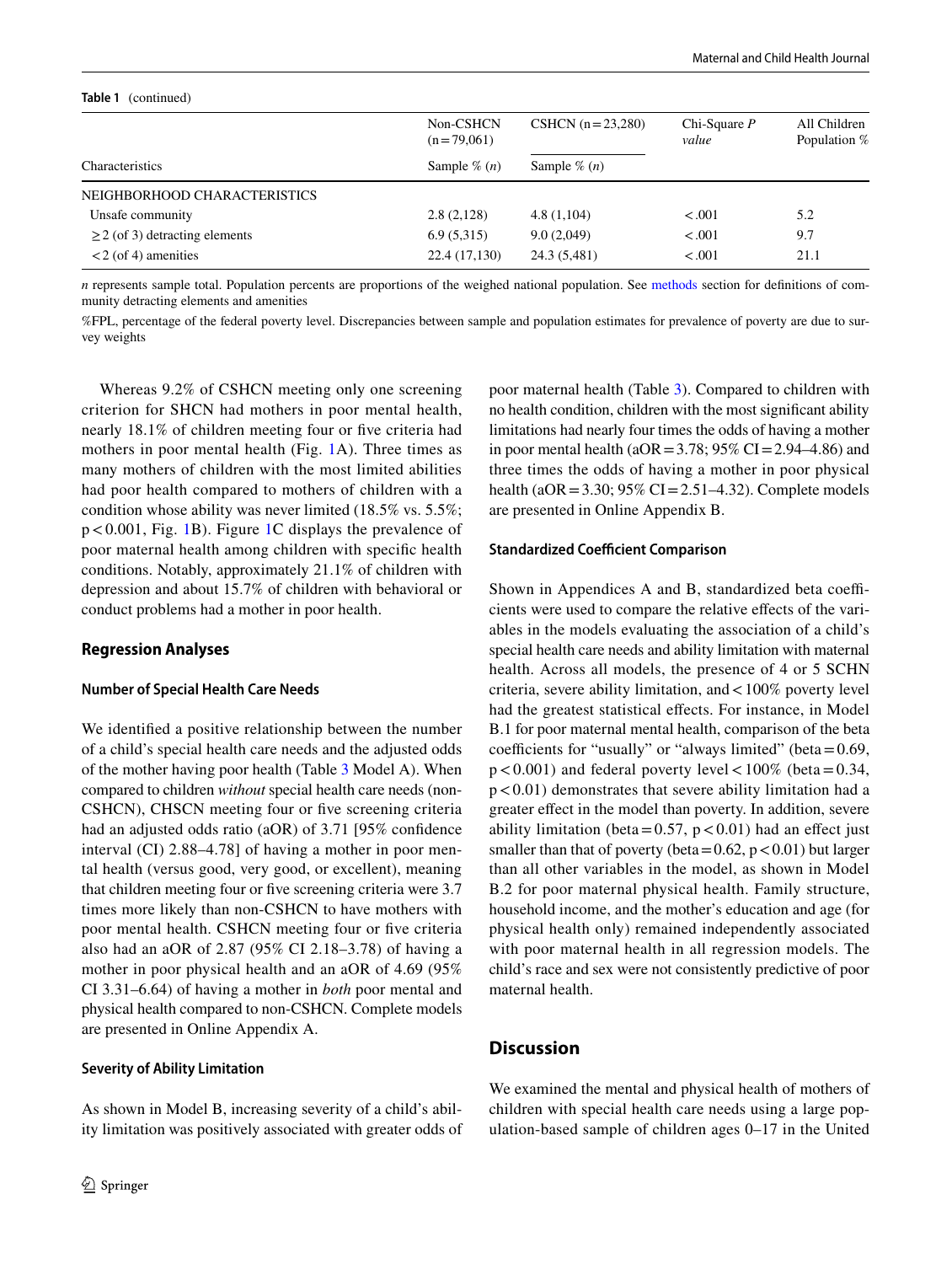<span id="page-8-0"></span>**Table 2** Demographics of Children with Special Health Care Needs (CSHCN) and non-CSHCN with Mothers in Fair or Poor Health, National Survey of Children's Health, 2016–2018

|                                                          | Maternal MENTAL Health Fair/Poor: % of<br>mothers (95% CI) |                        | Maternal PHYSICAL Health Fair/ Poor: %<br>of mothers (95% CI) |                        |
|----------------------------------------------------------|------------------------------------------------------------|------------------------|---------------------------------------------------------------|------------------------|
|                                                          | non-CSHCN                                                  | <b>CSHCN</b>           | non-CSHCN                                                     | <b>CSHCN</b>           |
| All mothers                                              | $5.1(4.8-5.4)$                                             |                        | $6.2(5.9-6.6)$                                                |                        |
|                                                          | $4.0(3.6-4.3)*$                                            | $10.3 (9.3 - 11.3)^*$  | $5.0(4.6-5.4)$ *                                              | $11.9(10.8-13.1)$ *    |
| <b>Child Characteristics</b>                             |                                                            |                        |                                                               |                        |
| Gender                                                   |                                                            |                        |                                                               |                        |
| Male                                                     | $4.0(3.5-4.4)$ *                                           | $10.0 (8.7 - 11.3)^*$  | 4.9 $(4.3-5.5)$ *                                             | $11.1 (9.6 - 12.5)^*$  |
| Female                                                   | 4.0 $(3.5-4.4)$ *                                          | $10.6(9.0-12.2)$ *     | $5.0(4.5-5.5)*$                                               | $13.1 (11.2 - 15.0)^*$ |
| Age group, years                                         |                                                            |                        |                                                               |                        |
| $0 - 5$                                                  | 4.3 $(3.7 - 4.9)^*$                                        | $9.1(6.7-11.5)$ *      | $3.8(3.2 - 4.5)^*$                                            | $7.4(5.3-9.5)*$        |
| $6 - 11$                                                 | $3.8(3.3-4.3)*$                                            | $10.3(8.6-12.1)$ *     | $4.6 (4.0 - 5.3)^*$                                           | $12.4(10.4–14.4)*$     |
| $12 - 17$                                                | $3.8(3.3 - 4.2)$ *                                         | $10.7(9.2 - 12.2)^*$   | $6.6(5.8-7.4)$ *                                              | $13.3 (11.5 - 15.2)^*$ |
| Race/ ethnicity                                          |                                                            |                        |                                                               |                        |
| White, non-Hispanic                                      | $3.9(3.5-4.2)$ *                                           | $8.8(7.9-9.7)$ *       | $3.4(3.1-3.7)$ *                                              | $9.5(8.5-10.6)*$       |
| Black, non-Hispanic                                      | $5.0(3.9-6.2)$ *                                           | $15.2 (11.3 - 19.2)^*$ | $8.5(6.8-10.1)$ *                                             | $17.2 (13.4 - 20.9)^*$ |
| Hispanic                                                 | $3.5(2.7-4.4)$ *                                           | $10.1 (7.5 - 12.7)^*$  | $6.6(5.4 - 7.8)*$                                             | $13.9(10.4 - 17.4)$ *  |
| Asian                                                    | $2.1(1.1-3.2)$                                             | $1.7(0.7-2.7)$         | $3.0(1.9-4.2)$                                                | $2.1(0.9-3.4)$         |
| Other                                                    | $5.1(2.7-7.5)$                                             | $19.4(7.1 - 31.8)$     | $8.0(4.0-12.0)$                                               | $17.2(8.0-26.3)$       |
| No. of adverse childhood experiences                     |                                                            |                        |                                                               |                        |
| $\boldsymbol{0}$                                         | $1.5(1.3-1.8)$ *                                           | $3.2(2.3-4.0)$ *       | $2.2(1.9-2.5)$ *                                              | $5.0(3.8-6.3)*$        |
| $1 - 2$                                                  | $6.4(5.7-7.2)$ *                                           | $10.5(9.1 - 11.9)$ *   | $8.4(7.4-9.5)*$                                               | $12.6(10.9 - 14.4)*$   |
| $\geq$ 3                                                 | $16.9(14.3-19.5)$ *                                        | $26.6(22.3 - 30.9)*$   | $16.0(13.4 - 18.5)^*$                                         | $26.8(22.4 - 31.1)^*$  |
| Child's general health poor, fair, or good               | $10.4 (7.7 - 13.1)^*$                                      | $17.1 (14.2 - 20.0)^*$ | $18.3(13.8-22.8)$                                             | $23.8(20.1 - 27.4)$    |
| Caregiver and Family Characteristics                     |                                                            |                        |                                                               |                        |
| Family structure                                         |                                                            |                        |                                                               |                        |
| 2-parent [biological or adoptive]                        | $3.2(2.9-3.5)$ *                                           | $7.0(6.1-7.8)$ *       | $3.9(3.4 - 4.3)*$                                             | $8.5(7.4-9.7)^*$       |
| 2-parent [step-parent]                                   | $5.8(4.4-7.1)$ *                                           | $14.2 (9.5 - 18.8)^*$  | $7.4(5.3-9.6)$ *                                              | $13.8(9.7-17.9)$ *     |
| Single mother                                            | $7.1(5.9 - 8.2)$ *                                         | $16.9(14.2 - 19.7)^*$  | $9.5(8.2 - 10.7)^*$                                           | 19.6 (16.4-22.7)*      |
| Mother's age, years                                      |                                                            |                        |                                                               |                        |
| $<$ 35                                                   | 4.9 $(4.2-5.5)$ *                                          | $13.0 (10.6 - 15.4)^*$ | $4.9(4.1-5.7)$ *                                              | $12.3(9.7-14.8)$ *     |
| $35 - 45$                                                | $3.7(3.2 - 4.2)*$                                          | $10.3 (8.8 - 11.8)^*$  | $4.7(4.2 - 5.2)*$                                             | $11.8(10.1-13.5)*$     |
| >45                                                      | $3.1(2.6-3.6)*$                                            | $8.0(6.5-9.4)$ *       | $5.7(4.8-6.6)*$                                               | $12.0(9.9 - 14.1)*$    |
| Combined family income, %FPL                             |                                                            |                        |                                                               |                        |
| < 100                                                    | $7.0 (6.0 - 8.0)$ *                                        | $16.9(14.0-19.9)*$     | $10.3 (8.8 - 11.9)^*$                                         | 22.8 (19.3-26.4)*      |
| $100 - 199$                                              | $4.4(3.6-5.1)$ *                                           | $13.0(10.6-15.3)*$     | $7.0(5.9 - 8.1)$ *                                            | $15.6(12.6 - 18.6)^*$  |
| 200-399                                                  | $3.7(3.2 - 4.2)^*$                                         | $8.1(6.3 - 10.0)*$     | $3.9(3.3 - 4.4)^*$                                            | $8.7(6.9 - 10.4)*$     |
| $\geq 400$                                               | $2.2 (1.8 - 2.7)^*$                                        | $4.9(3.9-5.9)*$        | $1.6(1.3-1.8)$ *                                              | $3.5(2.8-4.3)^*$       |
| Employment status in last year                           |                                                            |                        |                                                               |                        |
| Mother unemployed                                        | $5.5(4.9-6.1)$ *                                           | $14.8 (12.8 - 16.8)^*$ | $7.7(6.8 - 8.7)$ *                                            | $18.3 (16.1 - 20.5)^*$ |
| Neither primary adult employed                           | $7.1(5.2 - 9.0)$ *                                         | $16.6 (11.7 - 21.6)^*$ | $12.4(7.0-17.7)*$                                             | $25.8(18.5-33.0)*$     |
| Mother's highest education level                         |                                                            |                        |                                                               |                        |
| High school grad/GED or less                             | $5.4(4.7-6.2)$ *                                           | 13.7 $(11.4 - 16.0)*$  | $8.8(7.6 - 10.0)*$                                            | $18.1 (15.3 - 20.8)^*$ |
| Associate degree, vocational schoool, or<br>some college | 4.9 $(4.3-5.6)$ *                                          | $12.8(10.6-15.0)*$     | $5.9(5.2 - 6.7)^*$                                            | $15.4(12.8 - 18.0)*$   |
| Bachelor's degree                                        | $2.6(2.2 - 3.0)*$                                          | $7.3(5.5-9.1)$ *       | $2.4(1.9-2.8)*$                                               | $6.7(5.0 - 8.4)$ *     |
| Master's or Doctorate                                    | $2.3(1.6-3.0)*$                                            | $4.6(3.7-5.5)*$        | $1.5(1.2-1.8)$ *                                              | $3.5(2.7-4.2)$ *       |
| Mother born outside USA                                  | $2.3(1.7-2.8)$                                             | $4.9(2.9 - 7.0)$       | $5.2(4.1-6.2)$                                                | $8.2(5.5-10.8)$        |
| Non-English primary language at home                     | $2.4(1.6-3.2)$                                             | $3.5(1.8-5.3)$         | $6.5(4.8-8.1)$                                                | $7.4(4.4-10.4)$        |
| $\geq$ 3 moves in child's life                           | $5.4(4.7-6.2)$ *                                           | $15.8(13.3–18.3)*$     | $7.6(6.5 - 8.7)$ *                                            | $18.6 (15.9 - 21.4)^*$ |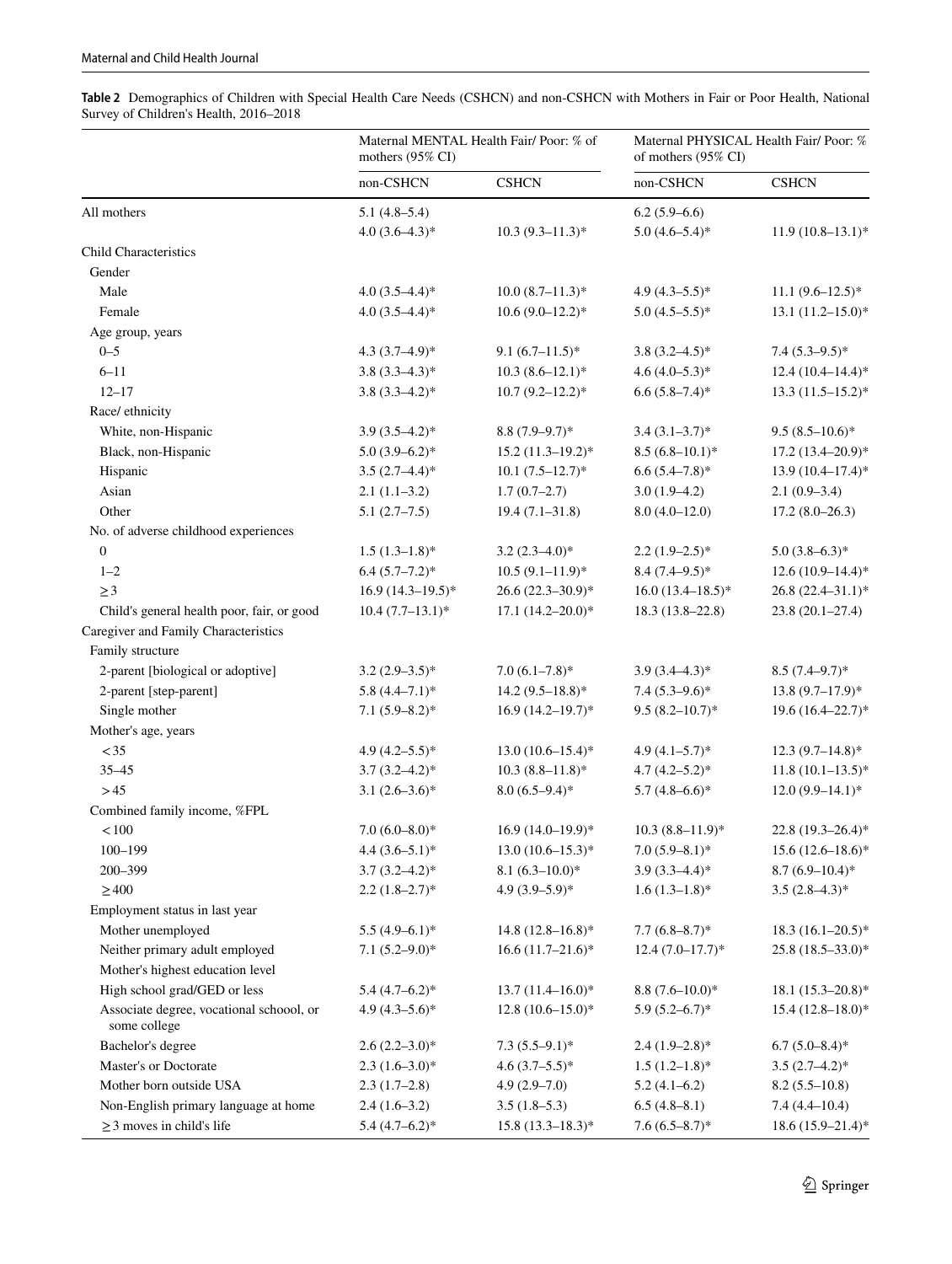#### **Table 2** (continued)

|                                     | mothers $(95\% \text{ CI})$ | Maternal MENTAL Health Fair/Poor: % of |                       | Maternal PHYSICAL Health Fair/Poor: %<br>of mothers $(95\% \text{ CI})$ |  |
|-------------------------------------|-----------------------------|----------------------------------------|-----------------------|-------------------------------------------------------------------------|--|
|                                     | non-CSHCN                   | <b>CSHCN</b>                           | non-CSHCN             | <b>CSHCN</b>                                                            |  |
| Food insecurity in last year        | $15.2(12.2 - 18.1)^*$       | $29.1(23.2 - 35.0)^*$                  | $19.8(15.4 - 24.3)^*$ | $34.7(27.1 - 42.3)^*$                                                   |  |
| Neighborhood Characteristics        |                             |                                        |                       |                                                                         |  |
| Unsafe community                    | $11.4(8.8-14.1)$ *          | $22.4(16.5-28.3)*$                     | $16.0(12.3-19.7)^*$   | $30.8(22.0-39.5)$ *                                                     |  |
| $\geq$ 2 (of 3) detracting elements | $9.0(7.4–10.7)*$            | $17.2(13.3 - 21.2)^*$                  | $9.7(7.8 - 11.5)^*$   | $22.3(17.4-27.3)*$                                                      |  |
| $<$ 2 (of 4) amenities              | $4.2(3.6-4.8)$ *            | $11.6(9.5-13.6)^*$                     | $6.5(5.4-7.6)^*$      | $16.0(12.9-19.0)$ *                                                     |  |

\*Indicates statistically signifcant diference between non-CSHCN and CSHCN

%FPL, percentage of the federal poverty level

Interpretation example: Compared to 5.0% of black non-CSHCN who had a mother with poor mental health, approximately 15.2% of black CSHCN had a mother with poor mental health

<span id="page-9-0"></span>

|                                    | Table 3 Multiple Regression Models Evaluating the Impact of Child Health Characteristics and Care Needs on Maternal Health, National Sur- |  |  |  |
|------------------------------------|-------------------------------------------------------------------------------------------------------------------------------------------|--|--|--|
| vey of Children's Health 2016–2018 |                                                                                                                                           |  |  |  |

|                                                          | Prevalence              |                      | FAIR/POOR Rating of Mother's: |                                |  |
|----------------------------------------------------------|-------------------------|----------------------|-------------------------------|--------------------------------|--|
|                                                          | Population % (sample n) | <b>Mental Health</b> | Physical Health               | Mental and Physical<br>Health: |  |
|                                                          |                         | aOR (95% CI)         | aOR (95% CI)                  | aOR (95% CI)                   |  |
| Number of CSHCN screening criteria (Models A.1-A.3)      |                         |                      |                               |                                |  |
| Non-CSHCN (0 screening)<br>criteria, Referent)           | 81.2 (79,061)           |                      |                               |                                |  |
|                                                          | 7.7 (10,187)            | $1.93(1.56-2.38)$    | $1.74(1.44 - 2.10)$           | $2.44(1.81-3.29)$              |  |
|                                                          | 4.2(5,060)              | $2.08(1.65-2.63)$    | $2.01(1.50-2.67)$             | $2.46(1.74 - 3.46)$            |  |
| 3                                                        | 3.3 (3,989)             | $3.10(2.41 - 4.00)$  | $2.25(1.74 - 2.90)$           | $3.05(2.21 - 4.22)$            |  |
| 4 or 5                                                   | 3.6(4,044)              | $3.71(2.88 - 4.78)$  | $2.87(2.18-3.78)$             | $4.69(3.31 - 6.64)$            |  |
| Severity of child's ability limitation* (Models B.1-B.3) |                         |                      |                               |                                |  |
| No condition (Referent)                                  | 66.5 (64,523)           |                      |                               |                                |  |
| Never                                                    | 19.5(21,016)            | $1.22(1.03-1.45)$    | $1.39(1.14-1.70)$             | $1.02(0.79-1.32)$              |  |
| Sometimes                                                | 10.9 (12,674)           | $2.78(2.34 - 3.30)$  | $2.65(2.22 - 3.16)$           | $3.77(2.94 - 4.82)$            |  |
| Usually or Always                                        | 3.1(3,202)              | $3.78(2.94 - 4.86)$  | $3.30(2.52 - 4.32)$           | $4.41(3.19 - 6.09)$            |  |

Population % estimated from weighted data; sample n=unweighted n; aOR=adjusted odds ratio; 95% CI=95% confdence interval

Model covariates included family structure, family federal povery level, mother's age and education, child age, race, and sex

\*Survey item assessing ability limitation asked about the frequency with which the child's health condition(s) or problem(s) afected their ability to do things children of a similar age do

States. We found that mothers of CSHCN had signifcantly higher rates of poor mental and physical health compared to mothers of non-CSHCN. Mothers experiencing social disadvantage, those with children with multiple SHCN qualifers, and children with severe ability limitations were signifcantly more likely to have poor mental and physical health. Specifcally, we found that severe ability limitation and the presence of 4 or 5 screening criteria were among the most signifcant predictors of poor maternal mental and physical health, in some cases more signifcant than poverty or the mother's education level.

Results from this study indicating that the number of special health care needs is an important predictor of poor maternal mental and physical health are consistent with a previous Canadian population level study using data collected from 1994 to 2005 (Brehaut et al., [2011\)](#page-11-13). In that study, caregivers of CSHCN meeting 3 or 4 SHCN criteria had nearly three times the odds of having poor health compared to caregivers of non-CSHCN (Brehaut et al., [2011](#page-11-13)). We found a similar relationship between the number of a SHCN screening criteria and poor maternal mental and physical health. We also found that severe ability limitation was strongly correlated with poor maternal health and in a few cases had a greater strength of association than the family's poverty level and the mother's education level. Our results align with those from Witt and colleagues who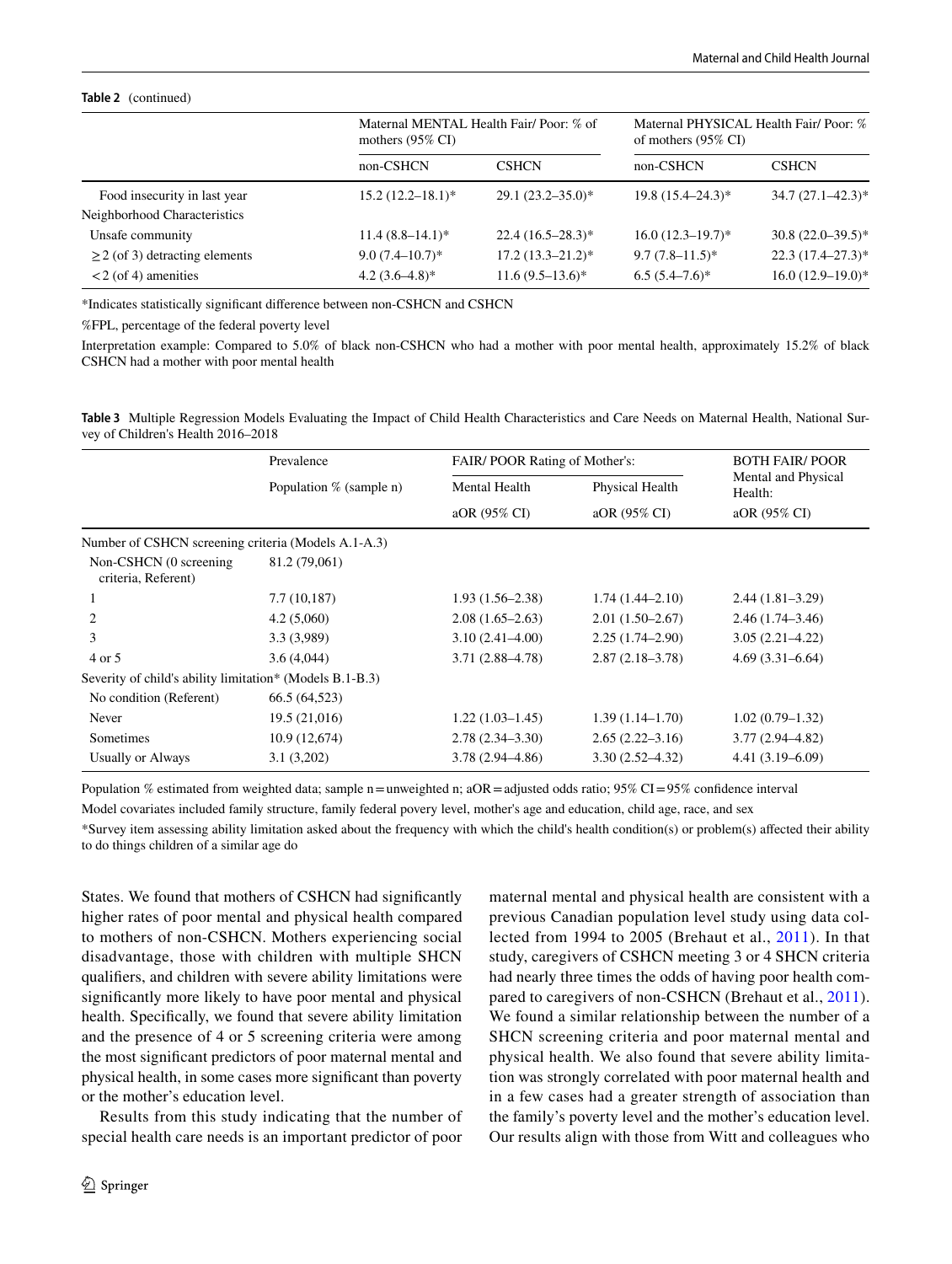found a negative association between childhood activity limitation and parental mental and general health (Witt et al., [2009\)](#page-12-17). We add to their results by showing an association between increasing ability limitation severity and poor maternal health. Furthermore, we found a stronger association between both mild and severe ability limitation and poor maternal mental and physical health than that shown by Witt and colleagues who use a dichotomous defnition of ability limitation (Witt et al., [2009\)](#page-12-17).

We also examined the intersection of a child's SHCN status and demographic factors such as income and race that are well-known to be associated with poor maternal health, data which otherwise to our knowledge was not available. Our data demonstrate that single mothers of children in general have poorer mental and physical health. These disparities are enhanced for single mothers of CSHCN. We also documented signifcant concordance between poor maternal health and high child ACE exposure, fndings consistent with evidence of the intergeneration association of child and parent ACEs (Schofeld et al., [2013\)](#page-12-18). In models adjusted for sociodemographic factors including income, our fnding that race was not a large driver of maternal health may be due to adjustment for a multitude of other drivers of maternal health (Suglia et al., [2011](#page-12-19)). Nonetheless, further investigation of the intersectionality between income, race, a child's health status, and maternal health are warranted.

There are several steps that providers, policy makers, and researchers can take to promote maternal health. Providers may start by ensuring that mothers of CSHCN are being screened for poor health. Just as pediatricians would screen for postpartum depression in the post-natal period, pediatric practices may need to expand their role in identifying these challenges in parents of older children. Parents of children with complex medical conditions themselves have called for provider support through psychosocial supports and more efective case management (Carosella et al., [2018](#page-11-1)). Parents in another qualitative study often described a need for support in the form of relief from caring for their children, supportive counselling, and assistance with making practical arrangements (Hagvall et al., [2016](#page-12-20)). Clinic partnerships with community services and streamlined connection to government assistance may more efectively utilize all the supports available to these mothers (Brindis & Houtrow, [2018\)](#page-11-19). Clinics and providers can attempt to overcome the stigma associated with mental health care treatment through creation of support groups, facilitation of conversations with family members, and advocacy at community groups and schools (Pinto-Foltz & Logsdon, [2009](#page-12-21)).

Our results provide a call to action for future research to examine methods of promoting parent resilience and better supporting caregivers of CSHCN and children with disabilities (Bethell et al., [2016](#page-11-20); McConnell et al., [2014](#page-12-22); Yi-Frazier et al., [2017](#page-12-13)). For example, interventions originally

studied among caregivers of children with cancer and type I diabetes could be adapted for families caring for CSHCN and children with disabilities (Yi-Frazier et al., [2017\)](#page-12-13).

Policies to incentivize and facilitate clinic integration with community services and partnership between child and adult providers may alleviate the resource and knowledge constraint of addressing maternal health in pediatric clinics. Data from a statewide survey of Medicaid administrators reported that, as of March 2017, 11 states allowed the billing of maternal depression screening under the child's Medicaid. However, only 3 states allowed for the treatment of a parent's depression under the child's Medicaid (Smith, [2017](#page-12-23)). Policy changes that address barriers and increase reimbursement for such care may enable pediatricians to further participate in the care of entire families. Increased colocation of mental and physical health services in pediatric primary care offices may also ofer an opportunity for these providers to participate in the care of parents. Another vital component of reducing the health disparity between mothers of children with and without special health care needs will be to simplify the health care system that parents must navigate and to assist with care coordination (Pordes et al., [2018](#page-12-14)).

#### **Limitations**

We cannot ascertain the directionality of the associations due to the cross-sectional nature of the NSCH. The study is limited by maternal health measures from a single time point that does not account for the temporal variation in the perception of health (Zajacova & Woo, [2016\)](#page-12-24) nor changes in the health of caregivers of CSHCN that can occur with time (Brehaut et al., [2011\)](#page-11-13). A second limitation of the study is the subjective nature of self-reported mental and physical health. However, similar self-reported subjective measures of health have been shown to be some of the best measures of health outcomes (Fleishman & Zuvekas, [2007;](#page-11-21) Idler & Angel, [1990\)](#page-12-25) and are predictive of mortality (Gold et al., [1996\)](#page-12-26). The study may also be limited by the minority of proxy-reports for maternal health, though evidence suggests that proxies, compared to self-respondents, may under-report on a variety of health conditions and health services use (Wolinsky et al., [2014](#page-12-27), [2016](#page-12-28)). Furthermore, the sample weights applied were based on the child, not the respondent, so caution is recommended when considering prevalence data for mothers. However, the beneft of knowing the prevalence based on child factors is important as pediatricians may be most aware of the child's conditions and health factors that have been shown here to have independent associations with maternal health.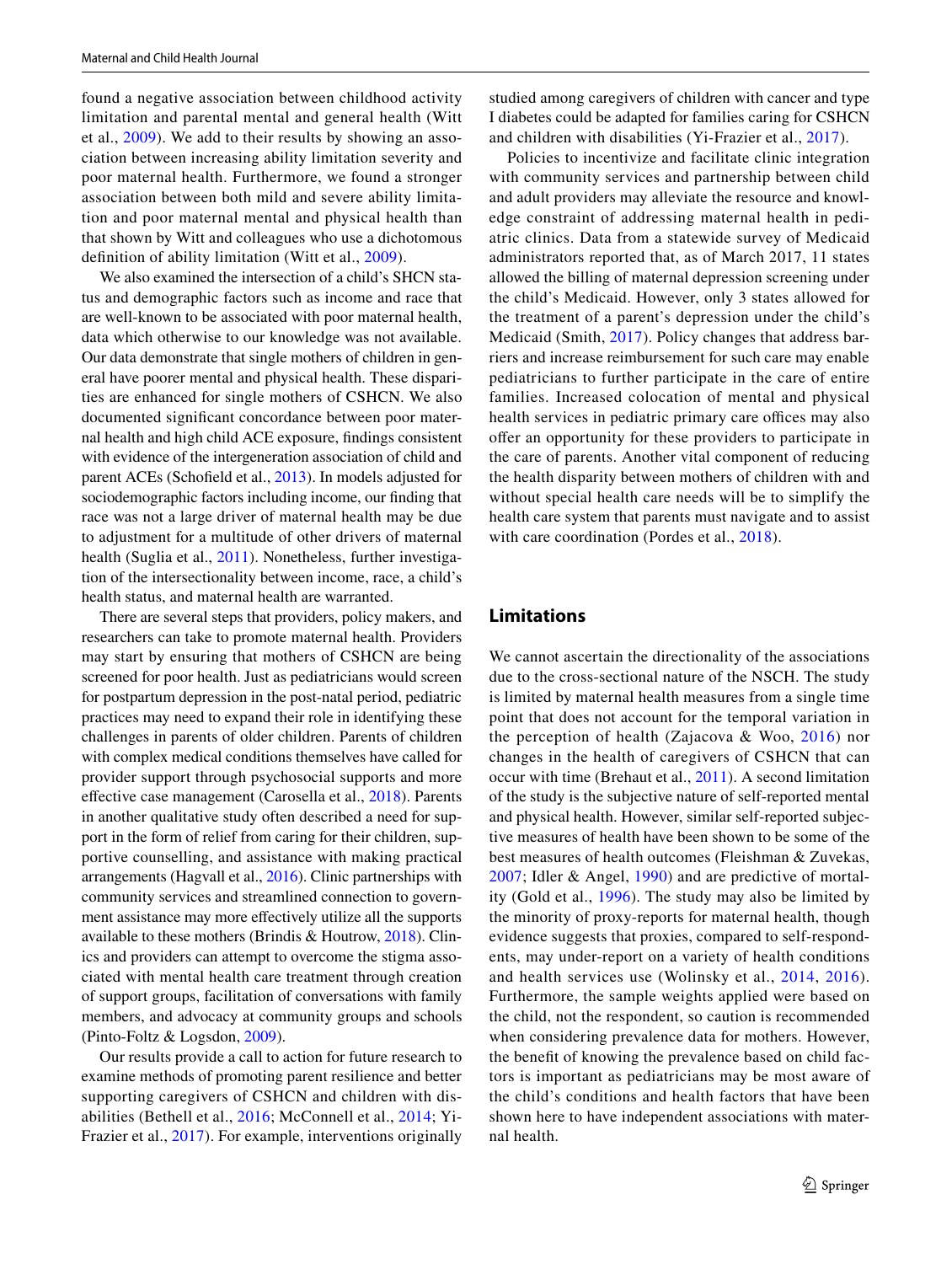#### **Conclusions for Practice**

This study provides, to our knowledge, the frst up-to-date, US-based, national, quantitative characterization of the marked demographic differences in maternal health for mothers of CSHCN. Results from the study suggest that a child's condition complexity is strongly associated with poor maternal health. And even after accounting for this impact, there are many socioeconomic and demographic factors that predict poor health for mothers of CSHCN. Recognizing the mental and physical health challenges of parents is a crucial aspect of caring for all pediatric patients, especially those most vulnerable including CSHCN and children with sociodemographic disadvantages. Providers are encouraged to go beyond recognition by supporting caregivers in offices and connecting parents to programs and services. Comprehensive family focused care that accounts for and works to address the mental and physical heath challenges of mothers of CSHCN should be a priority of clinics, researchers, and policy makers dedicated to improving the lives of CSHCN.

**Supplementary Information** The online version contains supplementary material available at<https://doi.org/10.1007/s10995-021-03359-1>.

#### **References**

- <span id="page-11-5"></span>Ausserhofer, D., Mantovan, F., Pirhofer, R., Huber, M., & Them, C. (2009). The burden of parents caring for their children and adolescents with severe disabilities in South Tyrol. *Pfege, 22*(3), 184–192.<https://doi.org/10.1024/1012-5302.22.3.184>
- <span id="page-11-7"></span>Baker, R., Kendrick, D., Tata, L. J., & Orton, E. (2017). Association between maternal depression and anxiety episodes and rates of childhood injuries: A cohort study from England. *Injury Prevention*. <https://doi.org/10.1136/injuryprev-2016-042294>
- <span id="page-11-8"></span>Ban, L., Gibson, J. E., West, J., & Tata, L. J. (2010). Association between perinatal depression in mothers and the risk of childhood infections in ofspring: A population-based cohort study. *BMC Public Health, 10*, 799. <https://doi.org/10.1186/1471-2458-10-799>
- <span id="page-11-17"></span>Bethell, C. D., Carle, A., Hudziak, J., Gombojav, N., Powers, K., Wade, R., & Braveman, P. (2017). Methods to assess adverse childhood experiences of children and families: Toward approaches to promote child well-being in policy and practice. *Academic Pediatrics, 17*(7S), S51–S69. <https://doi.org/10.1016/j.acap.2017.04.161>
- <span id="page-11-20"></span>Bethell, C., Gombojav, N., Solloway, M., & Wissow, L. (2016). Adverse childhood experiences, resilience and mindfulnessbased approaches: common denominator issues for children with emotional, mental, or behavioral problems. *Child and Adolescent Psychiatric Clinics of North America, 25*(2), 139–156. [https://doi.](https://doi.org/10.1016/j.chc.2015.12.001) [org/10.1016/j.chc.2015.12.001](https://doi.org/10.1016/j.chc.2015.12.001)
- <span id="page-11-14"></span>Bethell, C. D., Read, D., Stein, R. E., Blumberg, S. J., Wells, N., & Newacheck, P. W. (2002). Identifying children with special health care needs: Development and evaluation of a short screening instrument. *Ambulatory Pediatrics, 2*(1), 38–48.
- <span id="page-11-13"></span>Brehaut, J. C., Garner, R. E., Miller, A. R., Lach, L. M., Klassen, A. F., Rosenbaum, P. L., & Kohen, D. E. (2011). Changes over time in the health of caregivers of children with health problems: Growthcurve fndings from a 10-year Canadian population-based study.

*American Journal of Public Health, 101*(12), 2308–2316. [https://](https://doi.org/10.2105/AJPH.2011.300298) [doi.org/10.2105/AJPH.2011.300298](https://doi.org/10.2105/AJPH.2011.300298)

- <span id="page-11-12"></span>Brehaut, J. C., Kohen, D. E., Garner, R. E., Miller, A. R., Lach, L. M., Klassen, A. F., & Rosenbaum, P. L. (2009). Health among caregivers of children with health problems: Findings from a Canadian population-based study. *American Journal of Public Health, 99*(7), 1254–1262. <https://doi.org/10.2105/AJPH.2007.129817>
- <span id="page-11-19"></span>Brindis, C. D., & Houtrow, A. (2018). Opportunities for improving programs and services for children with disabilities. *Journal of Adolescent Health, 63*(5), 529–530. [https://doi.org/10.1016/j.](https://doi.org/10.1016/j.jadohealth.2018.08.004) [jadohealth.2018.08.004](https://doi.org/10.1016/j.jadohealth.2018.08.004)
- <span id="page-11-18"></span>Busacker, A., & Kasehagen, L. (2012). Association of residential mobility with child health: An analysis of the 2007 National Survey of Children's Health. *Maternal and Child Health Journal, 16*(Suppl 1), S78-87.<https://doi.org/10.1007/s10995-012-0997-8>
- <span id="page-11-3"></span>Caicedo, C. (2014). Families with special needs children: Family health, functioning, and care burden. *Journal of the American Psychiatric Nurses Association, 20*(6), 398–407. [https://doi.org/](https://doi.org/10.1177/1078390314561326) [10.1177/1078390314561326](https://doi.org/10.1177/1078390314561326)
- <span id="page-11-4"></span>Caicedo, C. (2015). Health and functioning of families of children with special health care needs cared for in home care, long-term care, and medical day care settings. *Journal of Developmental and Behavioral Pediatrics, 36*(5), 352–361. [https://doi.org/10.1097/](https://doi.org/10.1097/DBP.0000000000000167) [DBP.0000000000000167](https://doi.org/10.1097/DBP.0000000000000167)
- <span id="page-11-1"></span>Carosella, A., Snyder, A., & Ward, E. (2018). What parents of children with complex medical conditions want their child's physicians to understand. *JAMA Pediatrics, 172*(4), 315–316. [https://doi.org/](https://doi.org/10.1001/jamapediatrics.2017.3931) [10.1001/jamapediatrics.2017.3931](https://doi.org/10.1001/jamapediatrics.2017.3931)
- <span id="page-11-9"></span>Cheak-Zamora, N. C., & Thullen, M. (2016). Disparities in quality and access to care for children with developmental disabilities and multiple health conditions. *Maternal and Child Health Journal*. <https://doi.org/10.1007/s10995-016-2091-0>
- <span id="page-11-0"></span>Child and Adolescent Health Measurement Initiative at the Data Resource Center on Child and Adolescent Health. *2016 National Survey of Children's Health*. Retrieved 10/10/2018 from [www.](http://www.childhealthdata.org) [childhealthdata.org](http://www.childhealthdata.org)
- <span id="page-11-16"></span>Cohen, E., Kuo, D. Z., Agrawal, R., Berry, J. G., Bhagat, S. K., Simon, T. D., & Srivastava, R. (2011). Children with medical complexity: An emerging population for clinical and research initiatives. *Pediatrics, 127*(3), 529–538.<https://doi.org/10.1542/peds.2010-0910>
- <span id="page-11-10"></span>Cooklin, A. R., Giallo, R., Strazdins, L., Martin, A., Leach, L. S., & Nicholson, J. M. (2015). What matters for working fathers? Job characteristics, work-family confict and enrichment, and fathers' postpartum mental health in an Australian cohort. *Social Science & Medicine, 146*, 214–222. [https://doi.org/10.1016/j.socsc](https://doi.org/10.1016/j.socscimed.2015.09.028) [imed.2015.09.028](https://doi.org/10.1016/j.socscimed.2015.09.028)
- <span id="page-11-2"></span>Doig, J. L., McLennan, J. D., & Urichuk, L. (2009). "Jumping through hoops": parents' experiences with seeking respite care for children with special needs. *Child: Care, Health and Development, 35*(2), 234–242.<https://doi.org/10.1111/j.1365-2214.2008.00922.x>
- <span id="page-11-11"></span>Earle, A., & Heymann, J. (2011). Protecting the health of employees caring for family members with special health care needs. *Social Science & Medicine, 73*(1), 68–78. [https://doi.org/10.1016/j.](https://doi.org/10.1016/j.socscimed.2011.05.016) [socscimed.2011.05.016](https://doi.org/10.1016/j.socscimed.2011.05.016)
- <span id="page-11-15"></span>Edelstein, H., Schippke, J., Shefe, S., & Kingsnorth, S. (2016). Children with medical complexity: A scoping review of interventions to support caregiver stress. *Child: Care, Health and Development.* <https://doi.org/10.1111/cch.12430>
- <span id="page-11-21"></span>Fleishman, J. A., & Zuvekas, S. H. (2007). Global self-rated mental health: Associations with other mental health measures and with role functioning. *Medical Care, 45*(7), 602–609. [https://doi.org/](https://doi.org/10.1097/MLR.0b013e31803bb4b0) [10.1097/MLR.0b013e31803bb4b0](https://doi.org/10.1097/MLR.0b013e31803bb4b0)
- <span id="page-11-6"></span>Ganjiwale, D., Ganjiwale, J., Sharma, B., & Mishra, B. (2016). Quality of life and coping strategies of caregivers of children with physical and mental disabilities. *Journal of Family Medicine and Primary Care, 5*(2), 343–348.<https://doi.org/10.4103/2249-4863.192360>